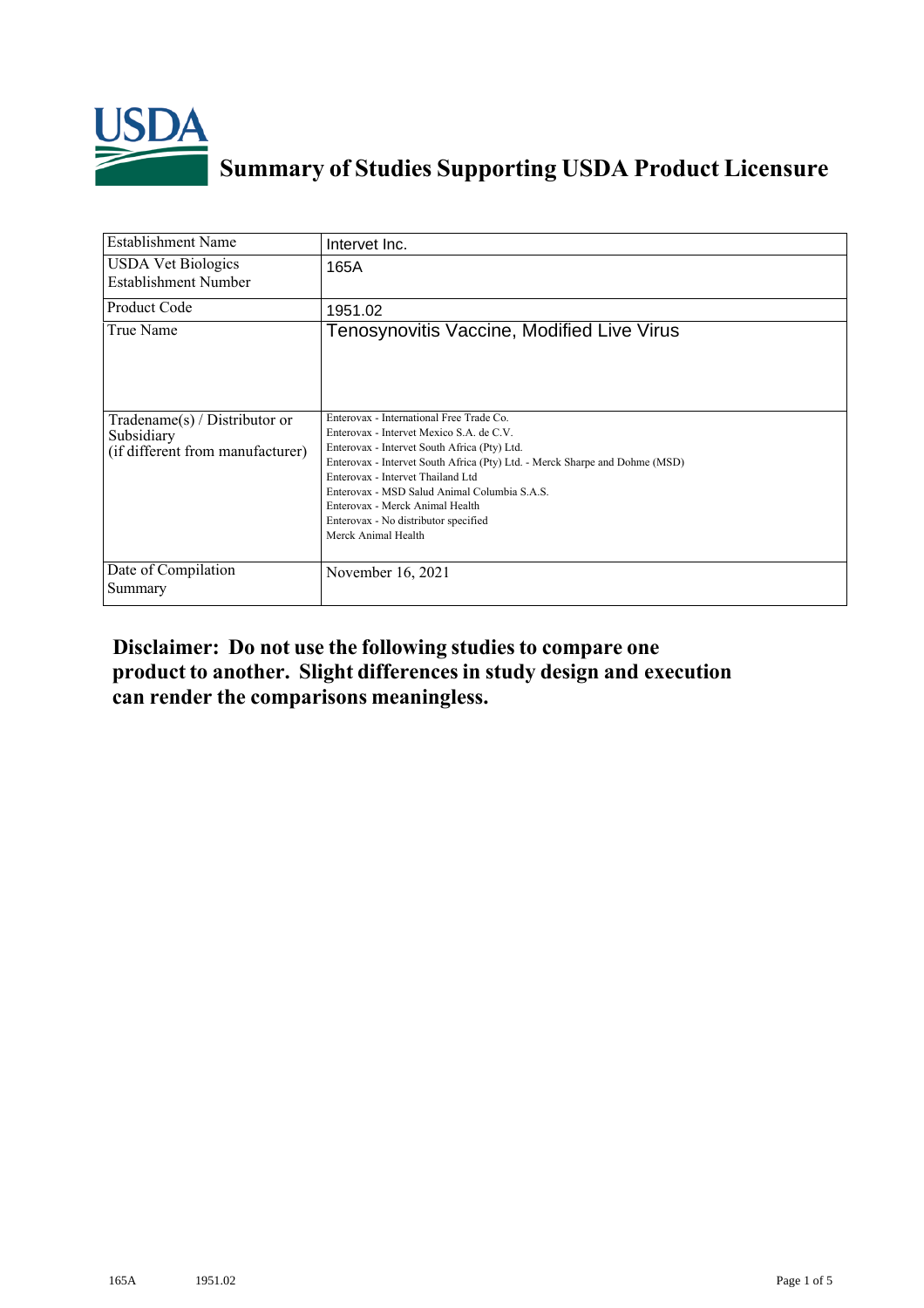| <b>Study Type</b>              | Efficacy                                                                                                                                                                                                                                                                                                                    |
|--------------------------------|-----------------------------------------------------------------------------------------------------------------------------------------------------------------------------------------------------------------------------------------------------------------------------------------------------------------------------|
| <b>Pertaining to</b>           | Reovirus                                                                                                                                                                                                                                                                                                                    |
| <b>Study Purpose</b>           | To demonstrate effectiveness against Tenosynovitis (viral                                                                                                                                                                                                                                                                   |
|                                | arthritis) caused by Reovirus.                                                                                                                                                                                                                                                                                              |
| <b>Product Administration</b>  | Coarse Spray Cabinet                                                                                                                                                                                                                                                                                                        |
| <b>Study Animals</b>           | Day of Age Chickens                                                                                                                                                                                                                                                                                                         |
| <b>Challenge Description</b>   |                                                                                                                                                                                                                                                                                                                             |
| <b>Interval observed after</b> |                                                                                                                                                                                                                                                                                                                             |
| challenge                      |                                                                                                                                                                                                                                                                                                                             |
| <b>Results</b>                 | Study data were evaluated by USDA-APHIS prior to product<br>licensure and met regulatory standards for acceptance at the time<br>of submission. No data are published because this study was<br>submitted to USDA-APHIS prior to January 1, 2007, and APHIS<br>only requires publication of data submitted after that date. |
| <b>USDA Approval Date</b>      | January 15, 1992                                                                                                                                                                                                                                                                                                            |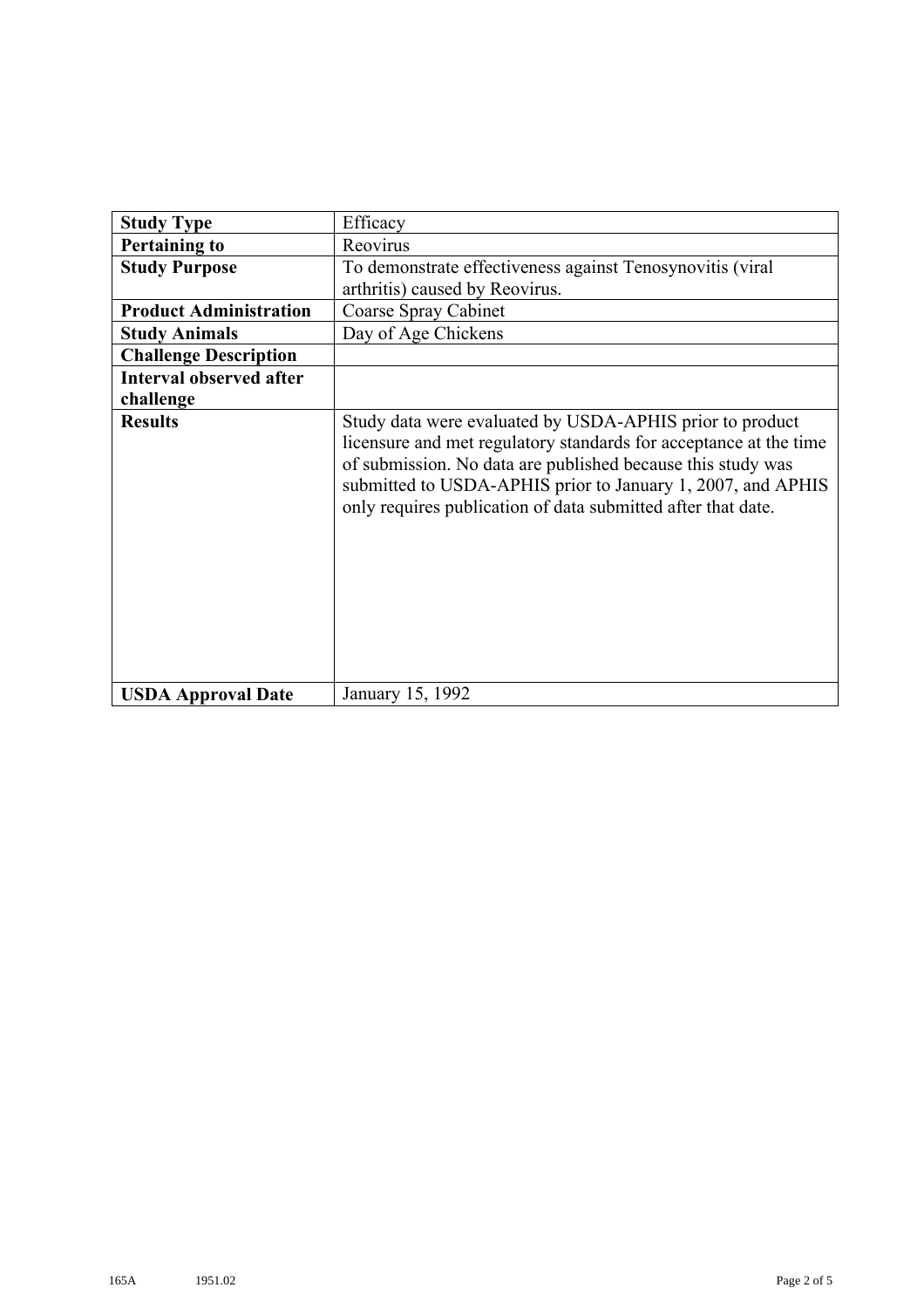| <b>Study Type</b>              | Efficacy                                                                                                                                                                                                                                                                                                                    |
|--------------------------------|-----------------------------------------------------------------------------------------------------------------------------------------------------------------------------------------------------------------------------------------------------------------------------------------------------------------------------|
| <b>Pertaining to</b>           | Reovirus                                                                                                                                                                                                                                                                                                                    |
| <b>Study Purpose</b>           | To demonstrate effectiveness against Tenosynovitis (viral                                                                                                                                                                                                                                                                   |
|                                | arthritis) caused by Reovirus                                                                                                                                                                                                                                                                                               |
| <b>Product Administration</b>  | Drinking Water                                                                                                                                                                                                                                                                                                              |
| <b>Study Animals</b>           | Chickens                                                                                                                                                                                                                                                                                                                    |
| <b>Challenge Description</b>   |                                                                                                                                                                                                                                                                                                                             |
| <b>Interval observed after</b> |                                                                                                                                                                                                                                                                                                                             |
| challenge                      |                                                                                                                                                                                                                                                                                                                             |
| <b>Results</b>                 | Study data were evaluated by USDA-APHIS prior to product<br>licensure and met regulatory standards for acceptance at the time<br>of submission. No data are published because this study was<br>submitted to USDA-APHIS prior to January 1, 2007, and APHIS<br>only requires publication of data submitted after that date. |
| <b>USDA Approval Date</b>      | May 18, 1988                                                                                                                                                                                                                                                                                                                |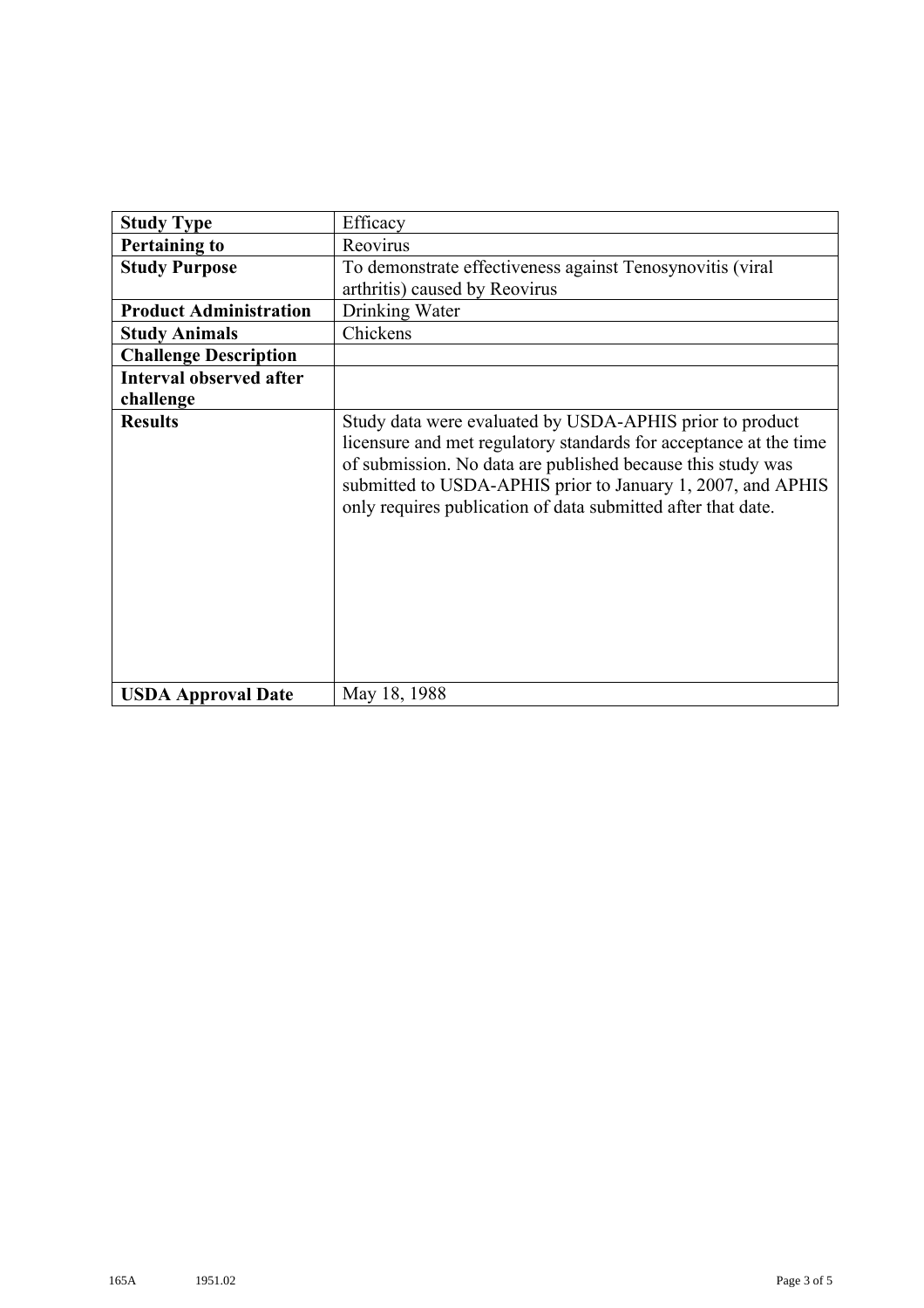| <b>Study Type</b>              | Efficacy                                                                                                                                                                                                                                                                                                                    |
|--------------------------------|-----------------------------------------------------------------------------------------------------------------------------------------------------------------------------------------------------------------------------------------------------------------------------------------------------------------------------|
| <b>Pertaining to</b>           | Reovirus                                                                                                                                                                                                                                                                                                                    |
| <b>Study Purpose</b>           | To demonstrate effectiveness against Tenosynovitis (viral                                                                                                                                                                                                                                                                   |
|                                | arthritis) caused by Reovirus                                                                                                                                                                                                                                                                                               |
| <b>Product Administration</b>  | Drinking Water                                                                                                                                                                                                                                                                                                              |
| <b>Study Animals</b>           | Seven-Day-of-Age Chickens                                                                                                                                                                                                                                                                                                   |
| <b>Challenge Description</b>   |                                                                                                                                                                                                                                                                                                                             |
| <b>Interval observed after</b> |                                                                                                                                                                                                                                                                                                                             |
| challenge                      |                                                                                                                                                                                                                                                                                                                             |
| <b>Results</b>                 | Study data were evaluated by USDA-APHIS prior to product<br>licensure and met regulatory standards for acceptance at the time<br>of submission. No data are published because this study was<br>submitted to USDA-APHIS prior to January 1, 2007, and APHIS<br>only requires publication of data submitted after that date. |
| <b>USDA Approval Date</b>      | January 15, 1992                                                                                                                                                                                                                                                                                                            |